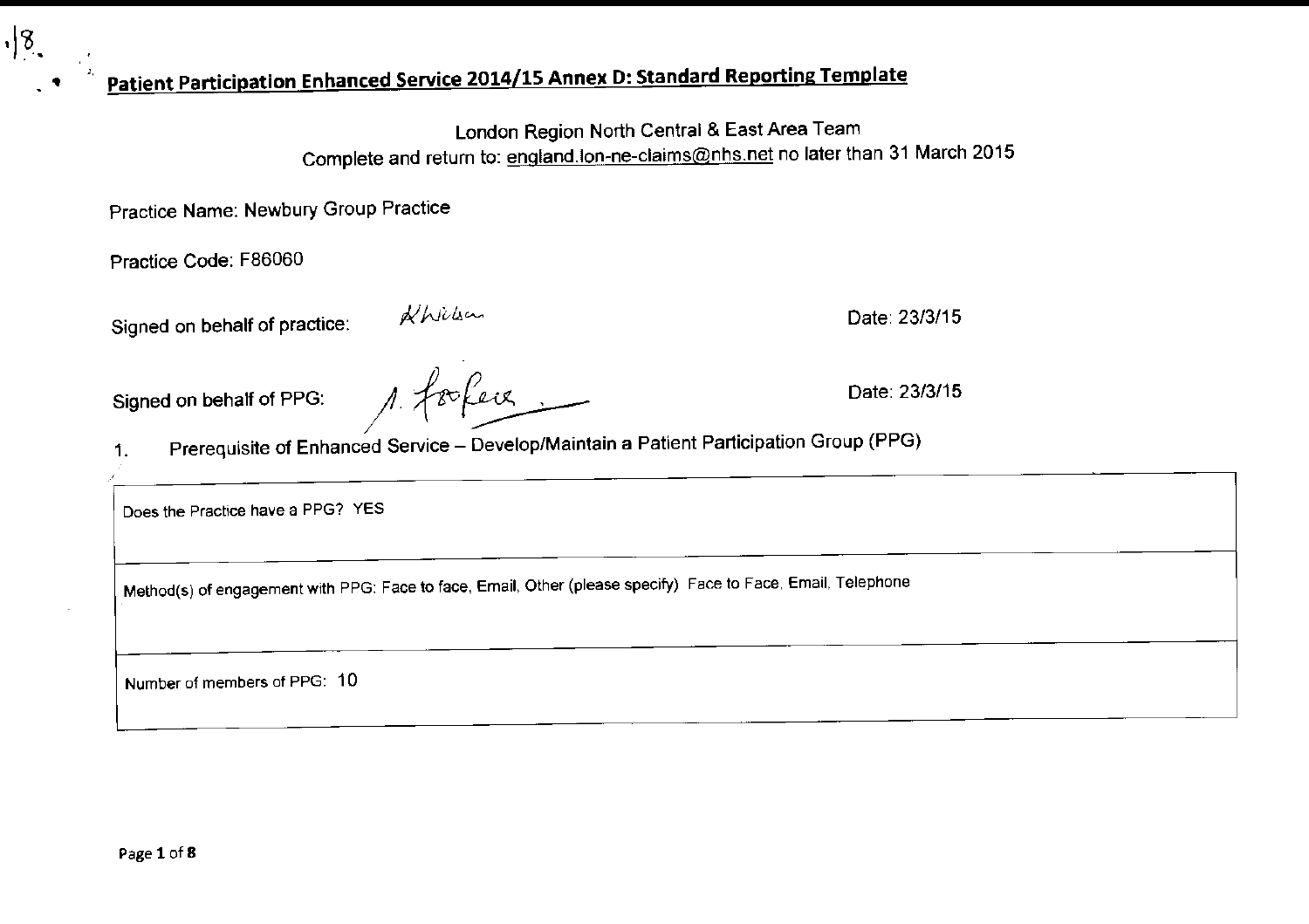Detail the gender mix of practice population and PPG: <br>  $\begin{array}{c} \end{array}$  Detail of age mix of practice population and PPG:

| %          | Male  | Female |  |
|------------|-------|--------|--|
| Practice   | 40.2% | 59.8%  |  |
| <b>PRG</b> | 20%   | 80%    |  |

|                 | Male  | Female | %           | <16          | $(-24)$ | 25-34       | 25.<br>∕⊿ـذ<br>ັ | 45-54    | 55-64 | $65 -$ | - -              |
|-----------------|-------|--------|-------------|--------------|---------|-------------|------------------|----------|-------|--------|------------------|
| 70.<br>Practice | 40.2% | 59.8%  | Practice    | $\mathbf{r}$ |         | 100<br>10.C | 67 O<br>. .      | .<br>. v | v.v   |        | $\cdots$         |
|                 | 20%   | 80%    | DD C<br>באג | . .          |         | . .         |                  | IJ.      | 16    | 28     | . . <del>.</del> |
| PRG             |       |        |             |              |         |             |                  |          |       |        |                  |

|          |                |              | White                       |                |                           | Mixed/ multiple ethnic groups |                 |                |
|----------|----------------|--------------|-----------------------------|----------------|---------------------------|-------------------------------|-----------------|----------------|
|          | <b>British</b> | <b>Irish</b> | Gypsy or Irish<br>traveller | Other<br>white | White &black<br>Caribbean | White & black<br>African      | White<br>&Asian | Other<br>mixed |
| Practice | 16             | 0.5          |                             | 10             | 0.2                       | 0.1                           | 0.8             |                |
| PRG      | 40             |              |                             |                |                           | 0                             | -0              |                |

|            | Asian/Asian British |           |             |         |                | Black/African/Caribbean/Black British | Other     |                       |      |              |
|------------|---------------------|-----------|-------------|---------|----------------|---------------------------------------|-----------|-----------------------|------|--------------|
|            | Indian              | Pakistani | Bangladeshi | Chinese | Other<br>Asian | African                               | Caribbean | Other<br><b>Black</b> | Arab | Any<br>other |
| Practice   | 24                  | 10.2      |             |         | 16.5           | O.                                    | 2.8       | 0.5                   |      |              |
| <b>PRG</b> | 20                  |           |             |         |                |                                       | 20        | 20                    |      |              |

Describe steps taken to ensure that the PPG is representative of the practice population in terms of gender, age and ethnic background and other members of the practice population:

There is difficulty engaging the younger age groups, an online PRG is therefore being created for the 16-25 age group to ensure representation. PPG open days held where new members are encouraged. Current members of the PPG approach patients in less represented groups.

 $|z|^2$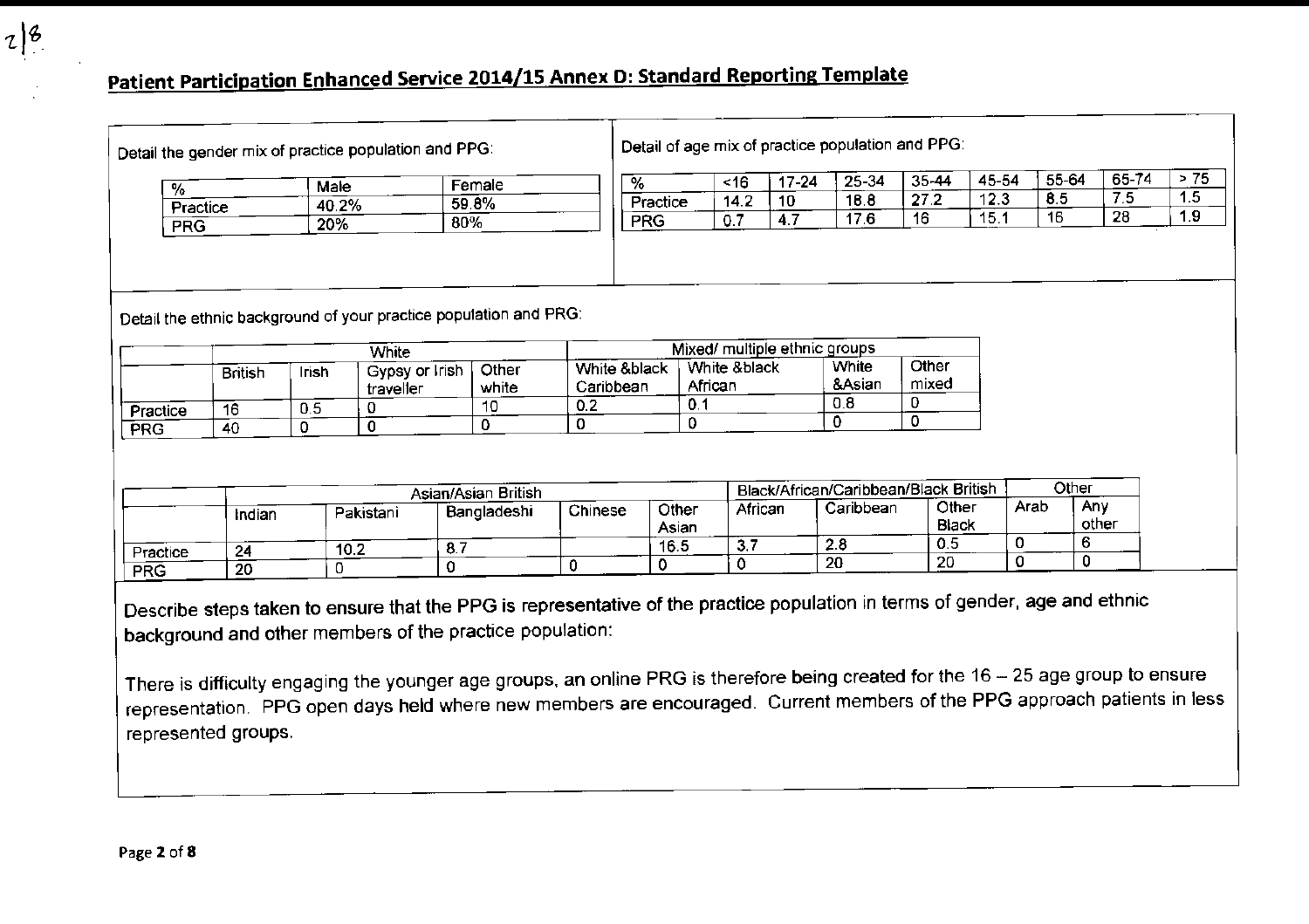Are there any specific characteristics of your practice population which means that other groups should be included in the PPG? e.g. a large student population, significant number of jobseekers, large numbers of nursing homes, or a LGBT community?

No

 $3|8$ 

If you have answered yes, please outline measures taken to include those specific groups and whether those measures were **successful:** 

N/A

#### 2. Review of patient feedback

Outline the sources of feedback that were reviewed during the year:

**Complaints Comments gathered from patient lia1son officer (PPG member) Surveys carried out on reception staff and Nursing team Comments box** 

## How frequently were these reviewed with the PRG? monthly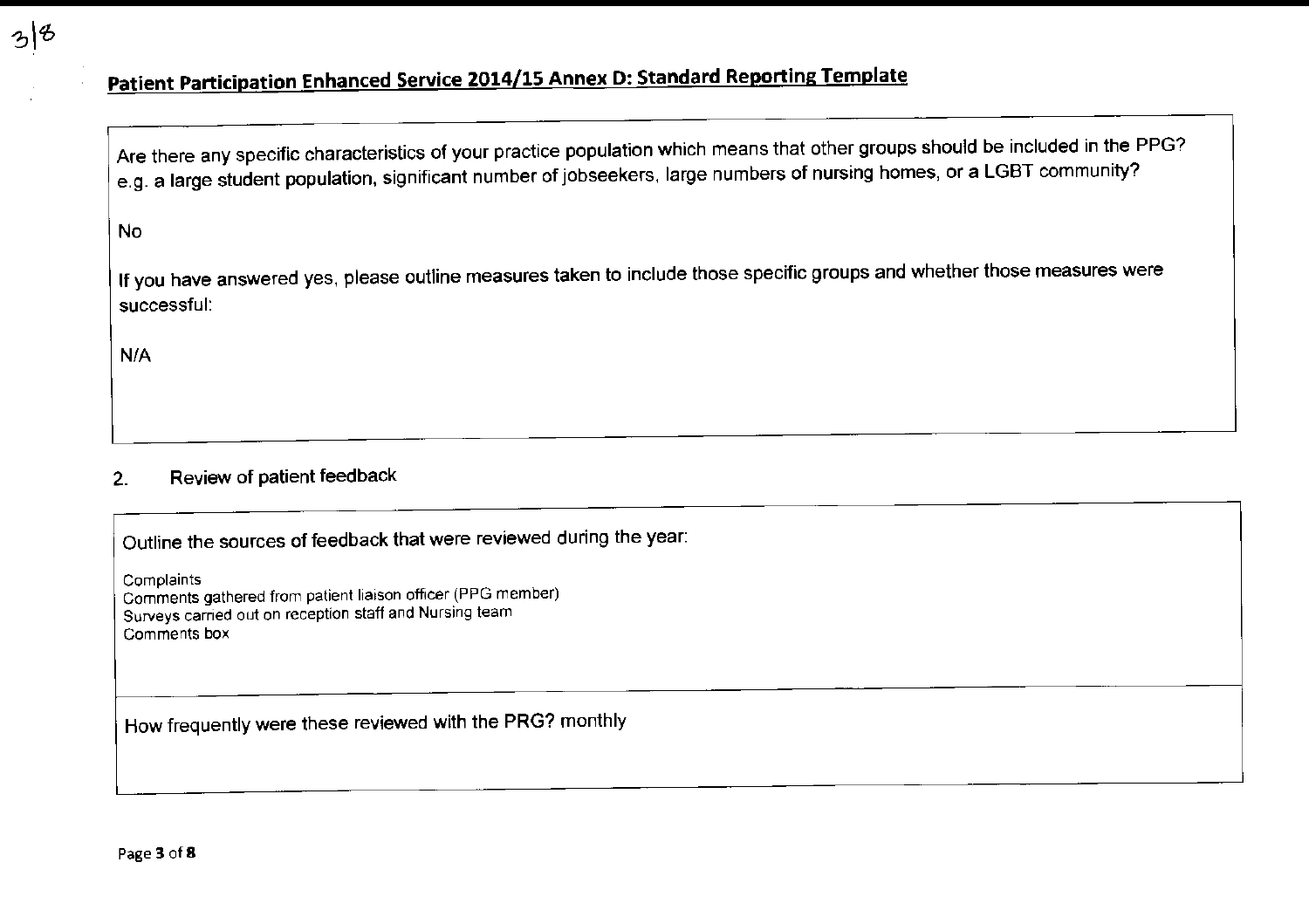3. Action plan priority areas and implementation

### Priority area 1

 $48$ 

**Description of priority area: Increase patients awareness of surgery services** 

What actions were taken to address the priority? Created information leaflets for diagnostic testing, emergency appointments, out **of hours services, routine appointments** 

Result of actions and impact on patients and carers (including how publicised): publicised via posters and via the patient liaison officer leaflets available at reception. This has improve patient/carer awareness helping to negotiate the systems in practice Patients have commented on how helpful the leaflets are.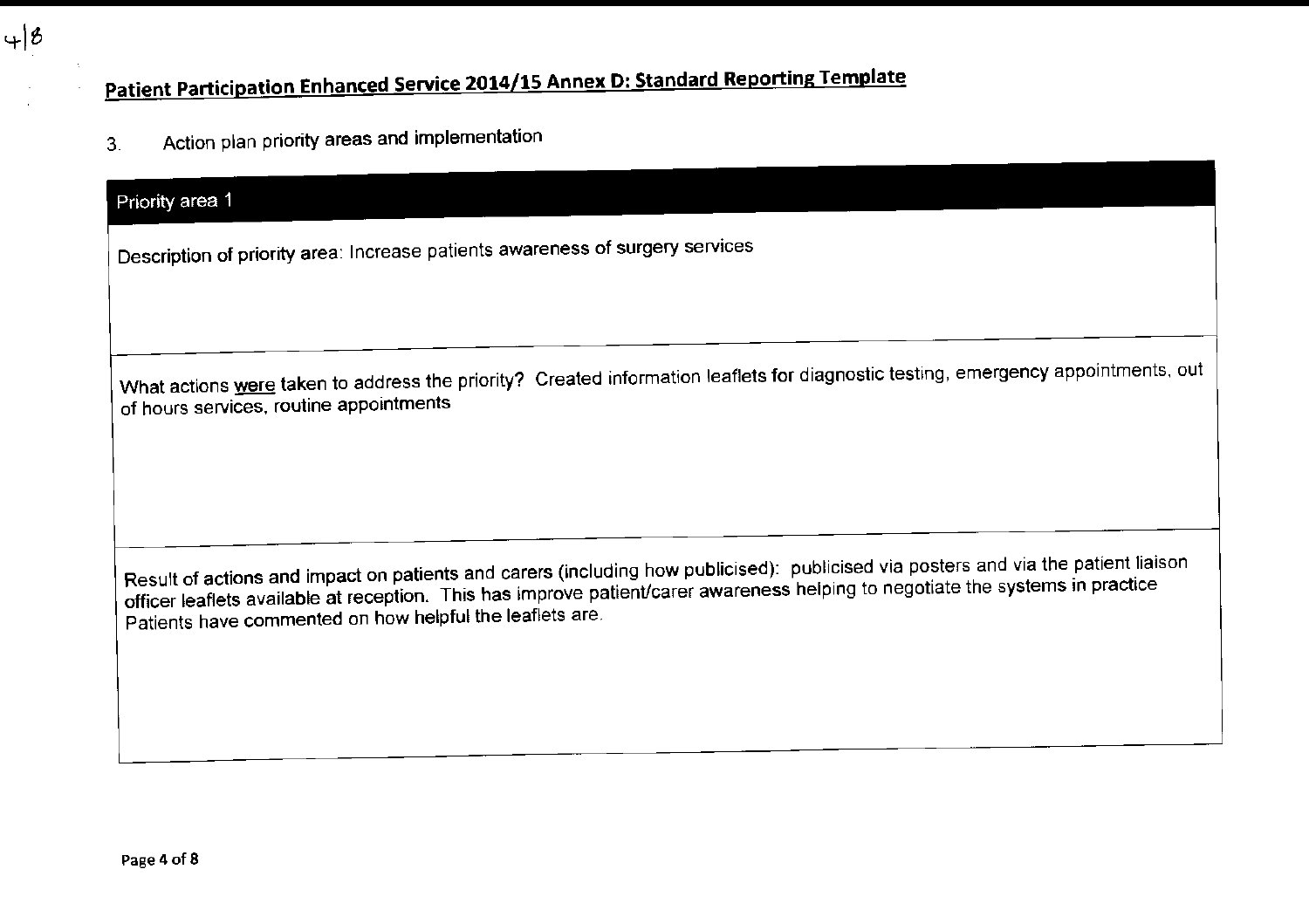

#### Priority area 2

**Description of priority area: increase sessions for "health and social services colleagues" invited to the practice** 

What actions were taken to address the priority? Previously these colleagues were only invited during PPG open days However due to patient interest this has been changed to quarterly sessions. (Information weeks)

Result of actions and impact on patients and carers (including how publicised):

Publicised by putting up posters in the surgery and local shops/chemists

Patients were very happy with the pharmacist that came in to discuss services that they offer and also the age uk representative. **Voluntary care representative also signed up some new members**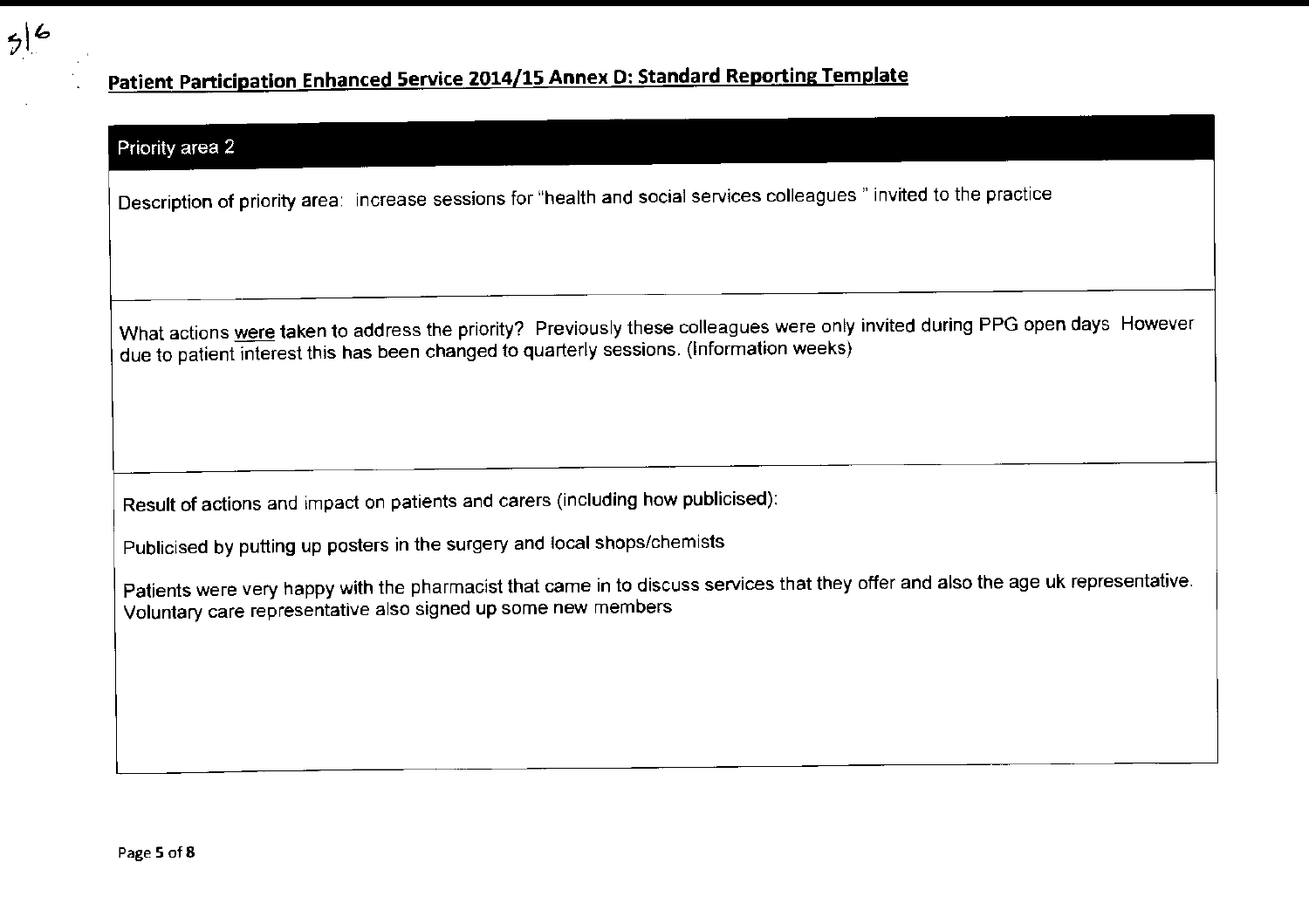#### Priority area 3

Description of priority area: Create newsletter to keep patients informed of PPG and practice activities

What actions were taken to address the priority? Several meetings to discuss format of newsletter and how contributions to content would be made and who would take responsibility for producing it

Result of actions and impact on patients and carers (including how publicised):

Newsletter available to patients in reception. Patients feel better informed about changes taking place that are particularly related **to "their" surgery. Patients are beginning to feel more ownership in the practice.**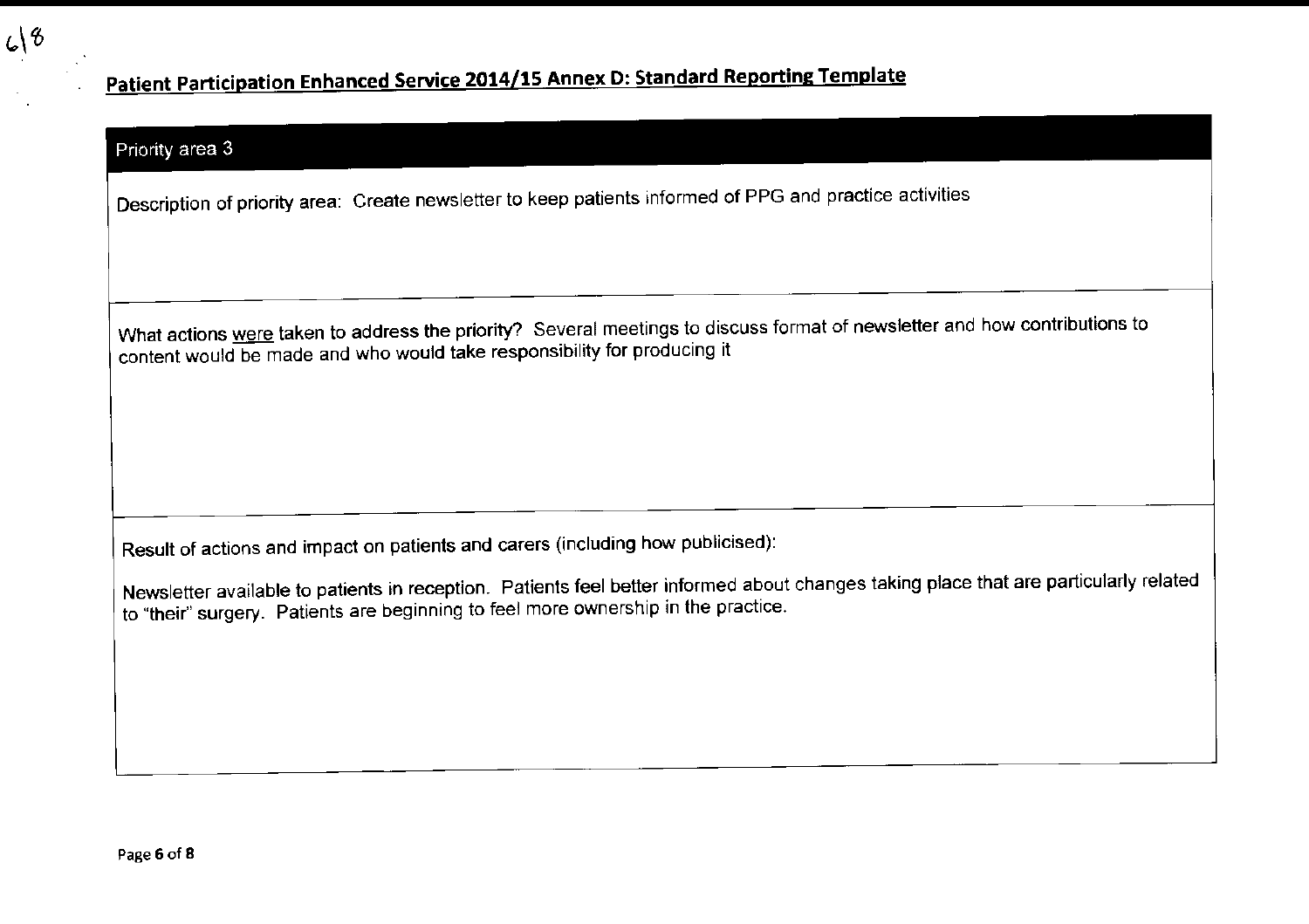

#### **Progress on previous years**

Is this the first year your practice has participated in this scheme?

Increasing number of patients using EM IS on line to book appointments and request repeat medication Cancelation line utilised by patients to cancel appointments Additional surveys carried out in year on reception service and nursing team On- going patient awareness PPG notice board updated and changed regularly

No

 $18$ 

If you have participated in this scheme for more than one year, outline progress made on issues raised in the previous year(s):